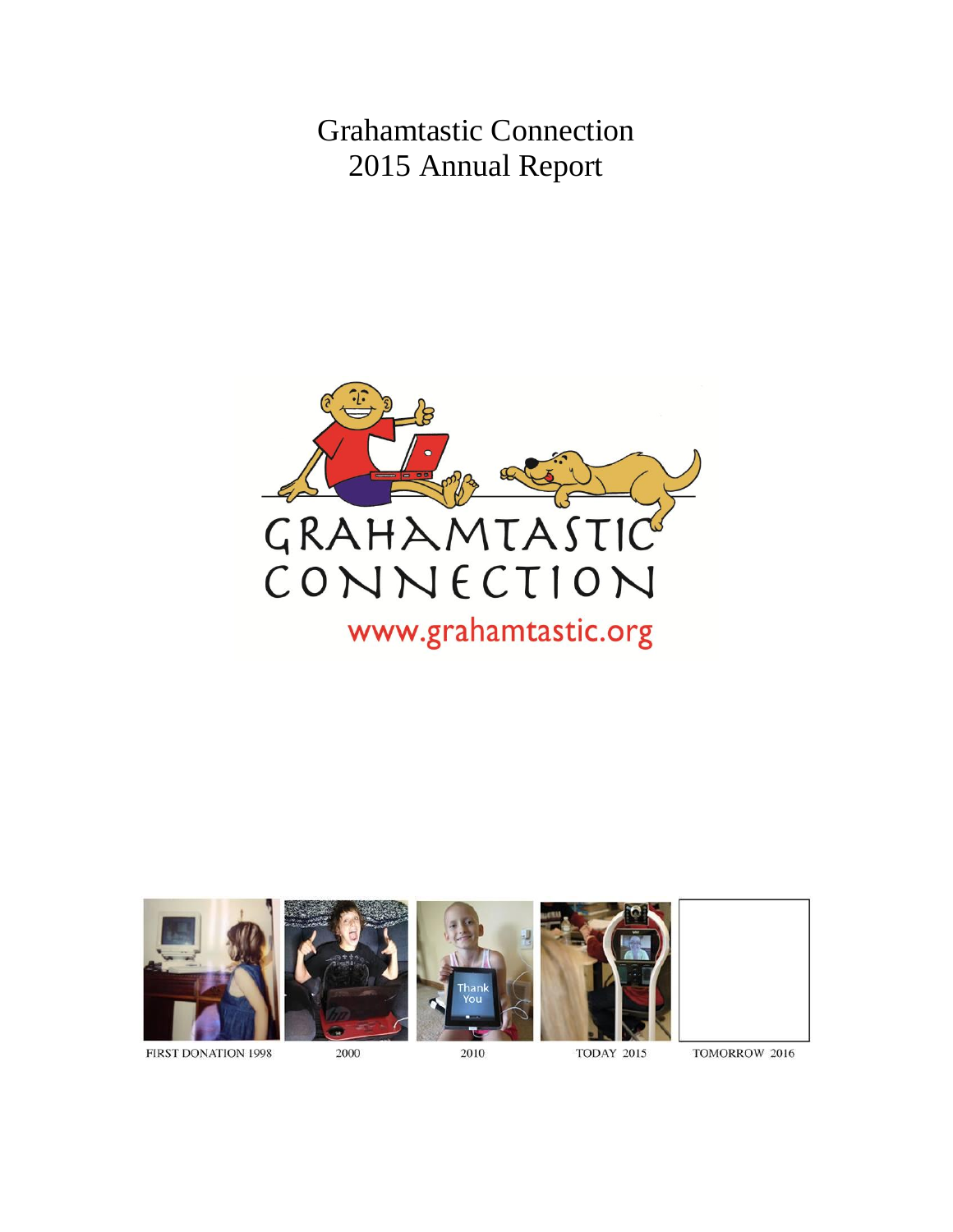# **Annual Letter from the Executive Director**

Dear Friends,

As the Executive Director of Grahamtastic Connection and on behalf of our Board of Directors, I want to thank all of our donors and volunteers for their help in making 2015 another successful year. Your efforts have enabled us to provide laptops, tablets, robotic technology and Internet access to over 1,240 children and supporting facilities since 1998, a number I never could have imagined when we started out.



In 2015 alone, we provided technology to 187 recipients, 170 to individual children and another 17 that were placed in medical facilities for use by hundreds of children. We added robotic technology to our offering back in 2012, and this year saw a huge increase in interest in this area. I attribute this to the time I have spent over the past few years educating the public, teachers and



health care providers on the positive results of robotics and remote student learning, the ease of use and the fact that they are not as disruptive as many assume – in fact, they fit right in!

In 2015, we started the year with five robots but received more requests than we could fill. With special thanks to two donors, Town Square Realty Group and Caron Engineering, we added two more robots to our inventory later in the year and continued filling requests. Our lineup currently includes both VGo and Double Robotics robots, and we will strive to expand the fleet in line with demand.

In addition to robotics, we have seen a steady rise in requests for Internet access support from families. Connectivity costs continue to increase (current average is \$720 a year) and I expect our Internet requests to do the same. We also added Verizon Jetpacks (mobile Wi-Fi) to our services this year. Mobile Wi-Fi has been wonderful, helping to supplement some hospitals where there are poor wireless signals and helping children stay connected to their schools on long car rides back and forth for treatment.

After 17 years, I can attest to the fact that it's hard to project where technology will be by the end of 2016 and beyond. However, as long as children are in need, Grahamtastic Connection will continue to adapt to change and continue to provide connectivity when the world would otherwise be out of reach.

With Sincere Thanks,

Leslie Morissette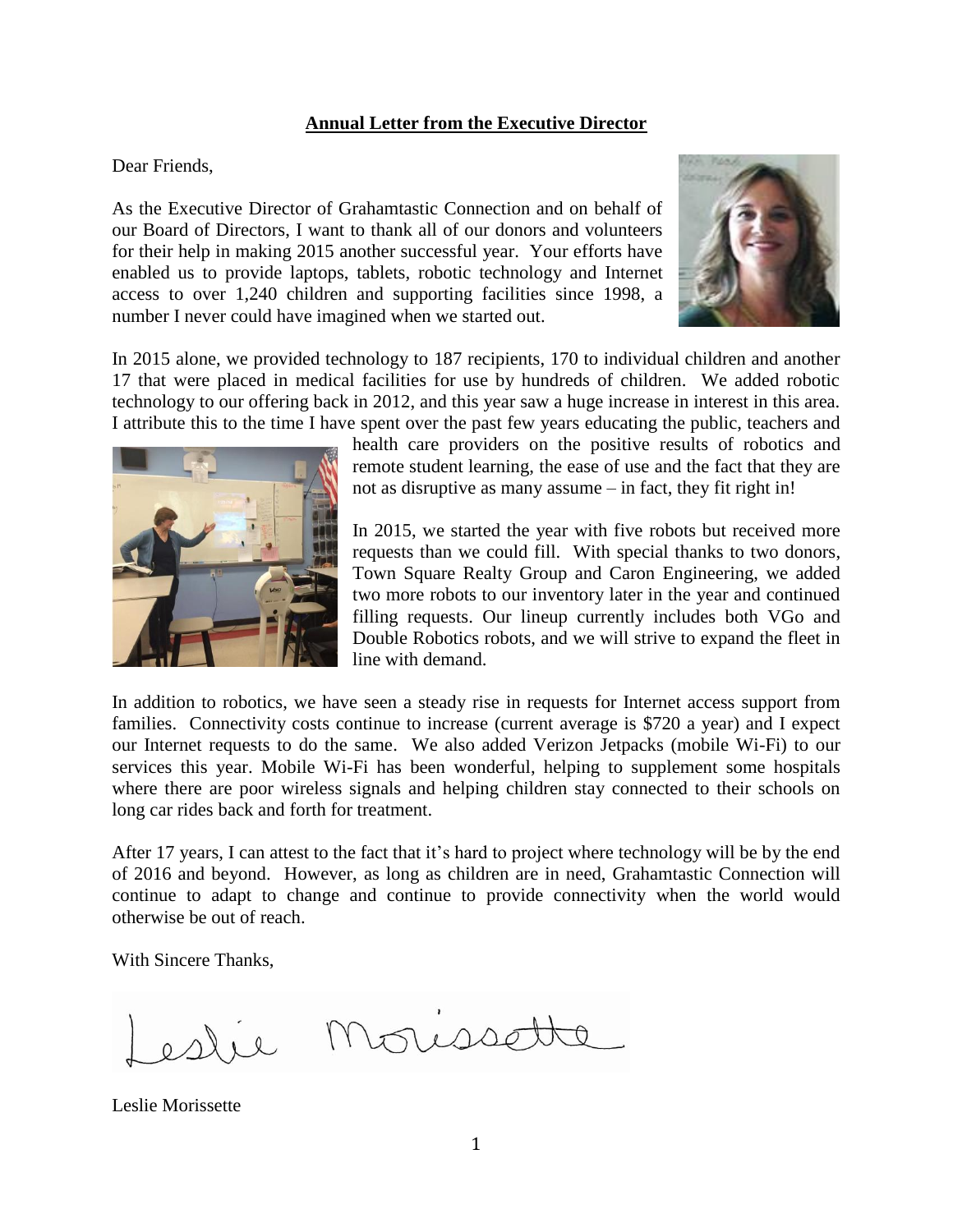#### **About Grahamtastic Connection**

Grahamtastic Connection's mission is to provide free computers, laptops, tablets, robotic technology and Internet access to children with cancer and other serious illnesses for educational purposes, virtually bringing them to the places they want to be and connecting them when their world is out of reach.

The organization was founded in 1998 by Leslie Morissette in honor of her son, Graham, who sadly lost his battle to cancer in 1997 at the age of 8. Leslie learned first-hand what it was like to spend months at a time in the hospital while her son was in cancer treatment at Maine Children's Cancer Program and Boston Children's Hospital. One of the key needs during such times, and



Abby Snyder, who works closely with us, succinctly captures the value of Grahamtastic Connection: "As the hospitalbased teacher at Barbara Bush Children's Hospital, I see more and more what an important role technology plays in schools, and how it impacts student learning. Many of the patients I have worked with over the past several years have been the extremely lucky recipients of laptops or iPads gifted to them from Grahamtastic Connection. For these students, many of whom have repeated hospitalizations, the technology provides the absolute lifeline to keep up in school, and to stay connected to their peers and teachers."

the inspiration behind Grahamtastic Connection, is to remain connected to school, to family and to friends during extended periods of isolation. Often this access is out of reach due to medical and financial limitations.

The program started by supporting 6 qualified children in 1998, providing them with computers and Internet access. This enabled them to continue their education while being treated and to communicate with the family members and friends. Today, we are proud to have supported over 1,000 individual children receiving treatment at children's hospitals across the country. Additionally, thousands of ill children have utilized our computers placed in shared areas in hospitals, clinics and Ronald McDonald Houses.

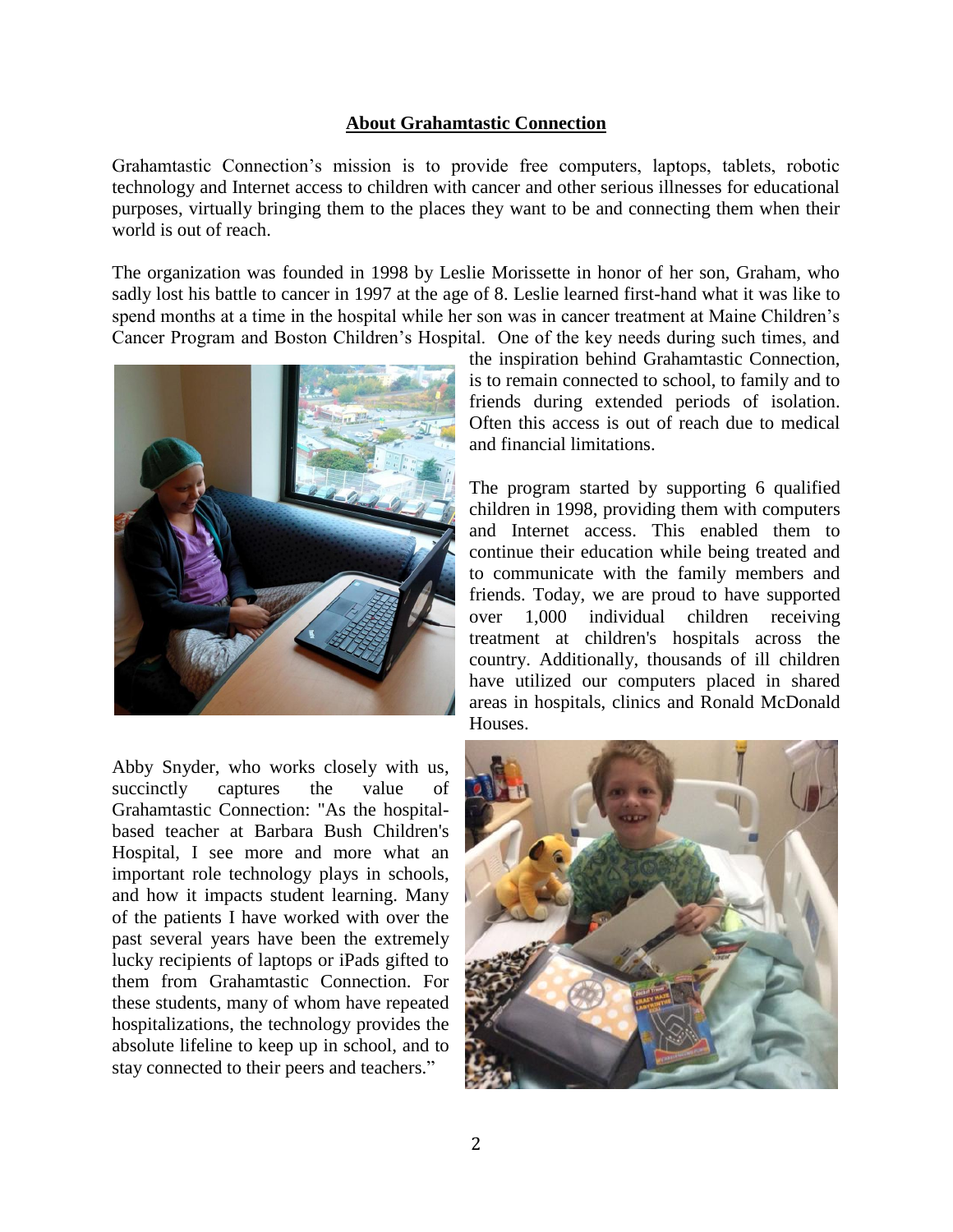Our current primary activities include:

- Placing computers in medical facilities where they are accessible to hundreds of children.
- Providing computers equipped with web-cams and Skype to individual patients, facilitating face-to-face contact and interactive learning with clinics and schools.
- Supplying robotic technology, which is placed in a patient's school, allowing them to move around their classroom, walk up and down the school hallways, attend assemblies and field trips and interact with their teachers and peers from their hospital bed or home. This news story, starring Kailee and her robot "K-bot," demonstrates the power of this technology:

<http://www.wcsh6.com/story/news/local/sanford-springvale/2014/06/18/vgo-in-school/10797157/>

*Our fleet of robots went to work in 2015…..*



*…..enabling 10 children to attend school alongside their classmates.*

- Offering free high-speed Internet access to families with seriously ill children who otherwise cannot afford the service.
- Sponsoring our "Kids Helping Kids" Program, where teenage students at Westbrook Regional Vocational Center in Westbrook, Maine and Sanford Regional Technical Center in Sanford, Maine provide technical support to Grahamtastic Connection while learning valuable skills and the importance of helping those who are less fortunate.

Grahamtastic Connection has received local and national recognition, confirming our belief that we are impacting the lives of children each day.

- 2014: Town and Country Federal Credit Union "Good Neighbor Award."
- 2012: Toyota 100 Cars for Good. Winner of a Toyota Highlander.
- 2011: Parent's Magazine, August issue "Power of Parents."
- 2009: John Baldacci, Maine Governor "Exemplary Service Award."
- 2008: Guest on CNBC's "The Big Idea" with Danny Deutsch
- 2006: WCSH, United Way and TD Bank's "Six Who Care Award."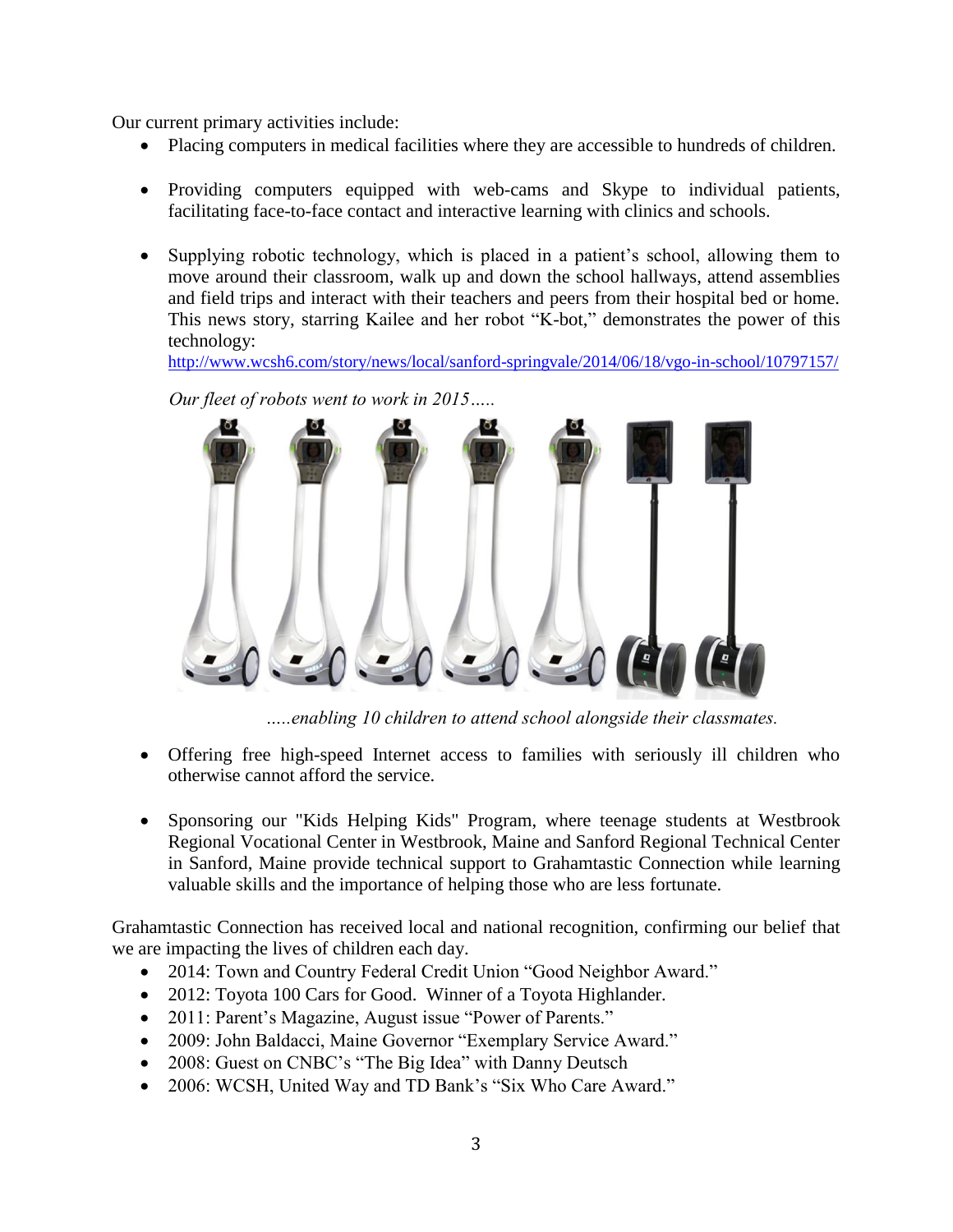# **2015 Accomplishments**

As of December 31, 2015, Grahamtastic Connection has supported over 1,240 children since the program began in 1998. This year was particularly busy. We helped 187 recipients by providing a variety of free technology (laptops, iPads, Android tablets and robots), 170 to individual children and another 17 to facilities where hundreds of children will be able to utilize them.

Many of our donations were in the Northeast (73), while the remainder was mailed to destinations across the United States. We also increased our robot fleet to a total of eight and put them to use for ten children during the school year.





Note: Individual children may receive more than one type of technology to enable use. For example, a Robot is regularly supplied with a tablet or iPad.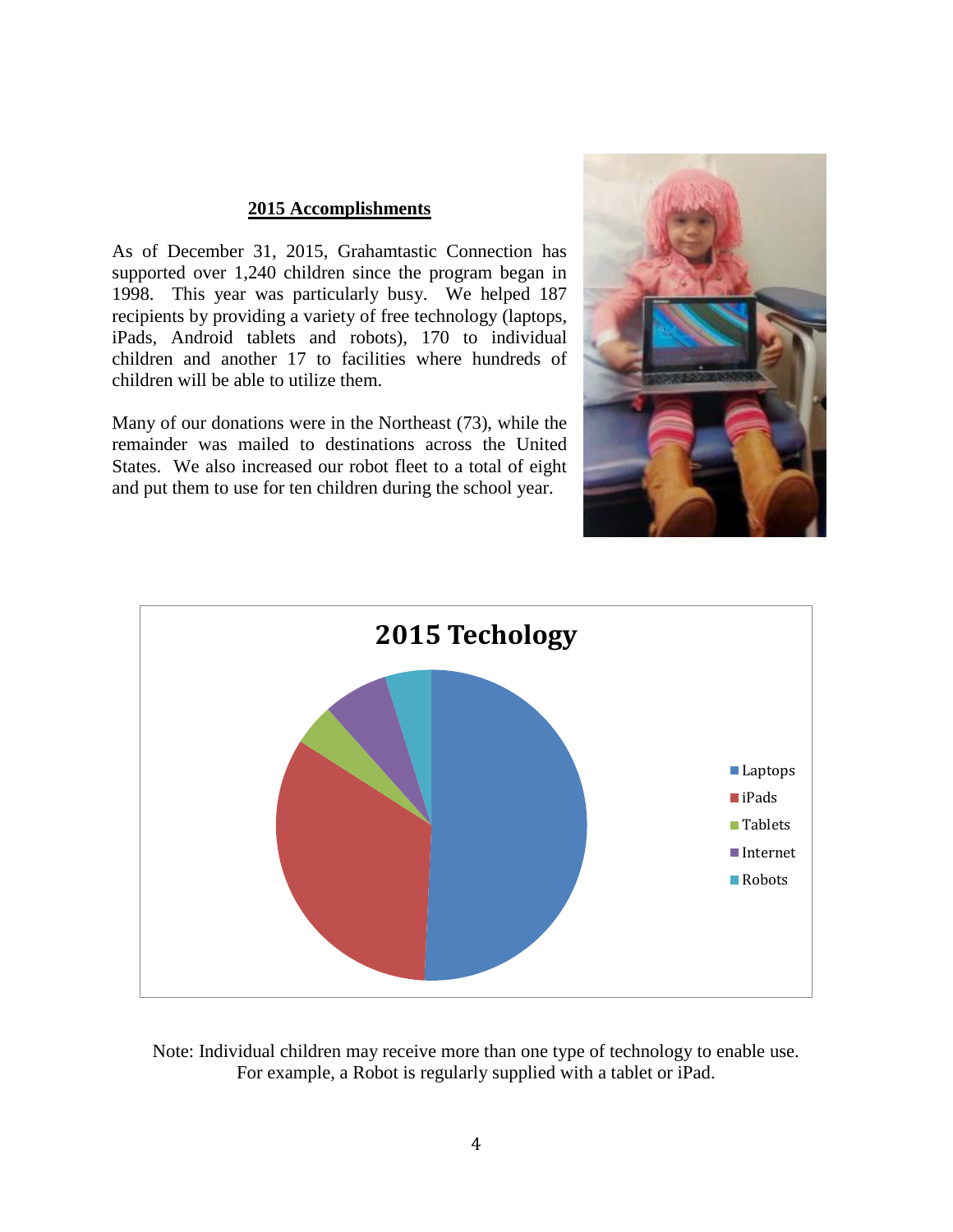The following graphs provide a snapshot of our year-over-year results from 1998-2015.



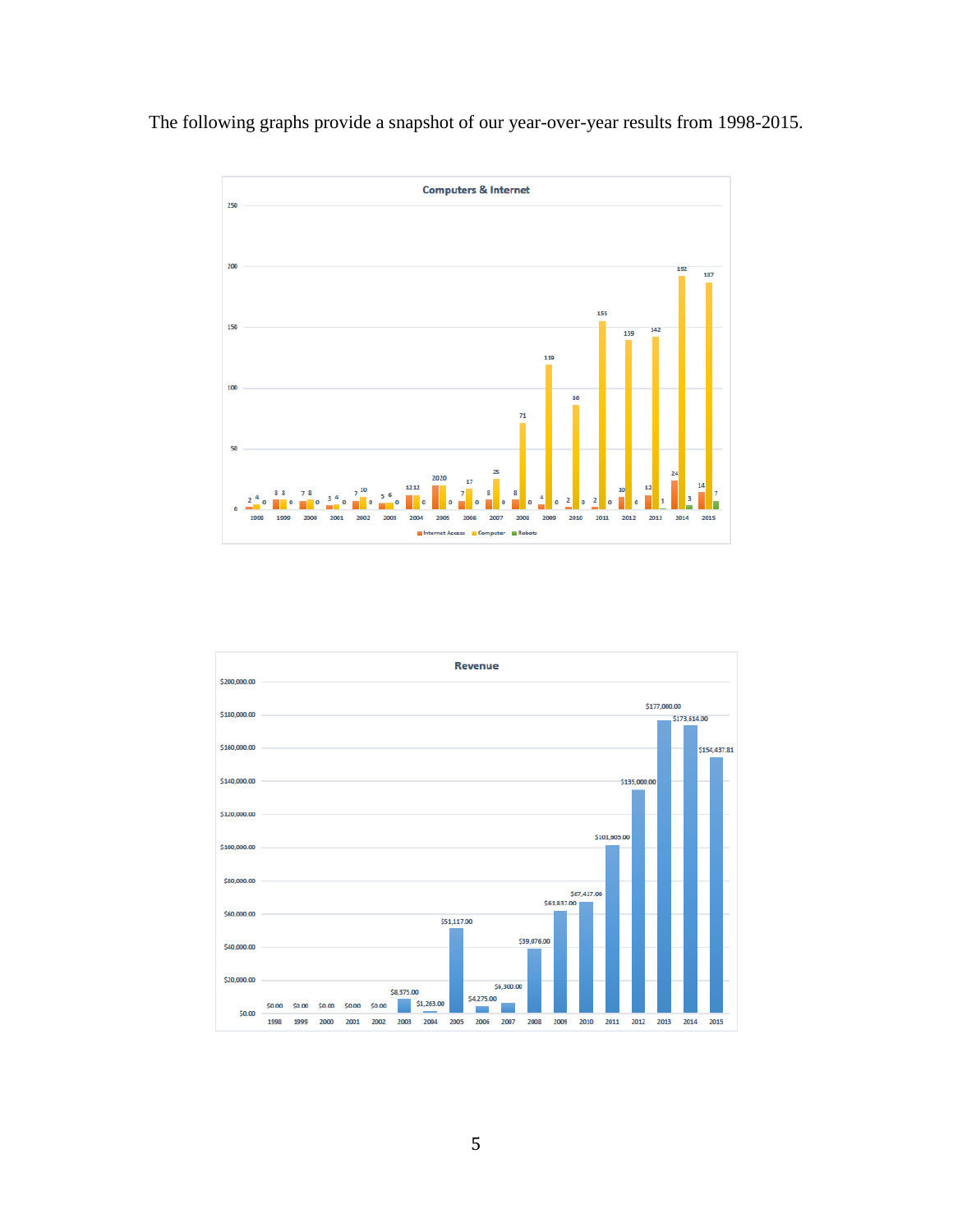# **Fundraising Activities supporting Grahamtastic Connection in 2015**

# Our Own Annual Events Included:

March 7 The Seventh Annual Dance & Silent Auction October 18 The Fifth Annual Run/Walk



*Laptop recipient Pearl is shown here with Executive Director Leslie Morissette. They are both proudly displaying Pearl's winning design for the 2015 5k t-shirt.*

Events Held On Our Behalf Included:

| January 23  | <b>Portland Pirates Game</b>                               |
|-------------|------------------------------------------------------------|
| March 24    | Music Jam at Wolves Club                                   |
| April 7     | <b>Cheerleading Competition</b>                            |
| April 16    | <b>IWCNE Guest Speaker</b>                                 |
| April 30    | Toe-to-Toe MMA Fights                                      |
| June 3      | Moody's Collision Center Laptop Drive/Business After Hours |
| June 22     | Funtown Splashtown USA Grahamtastic Day                    |
| June 25     | <b>Square Pond Jewelry Party</b>                           |
| June 27     | <b>Portland Seadogs Community Event</b>                    |
| July 3      | Paddleboard Summer Raffle                                  |
| August 1    | <b>Shapleigh Community Fair Recipient</b>                  |
| August 23   | Tom Brady Football Summer Raffle                           |
| August 28   | Pig Raffle at Lafayette Club                               |
| October 4   | Circle of Friends Quilt Show                               |
| October 19  | Sanford Key Club Guest Speaker                             |
| November 7  | <b>IWCNE Holiday Fair</b>                                  |
| November 13 | <b>TimeSmart Radio On-Air Guest</b>                        |
| November 21 | Care For A Bear Workshop                                   |
|             | (organized by 10-year old Avery Morissette)                |